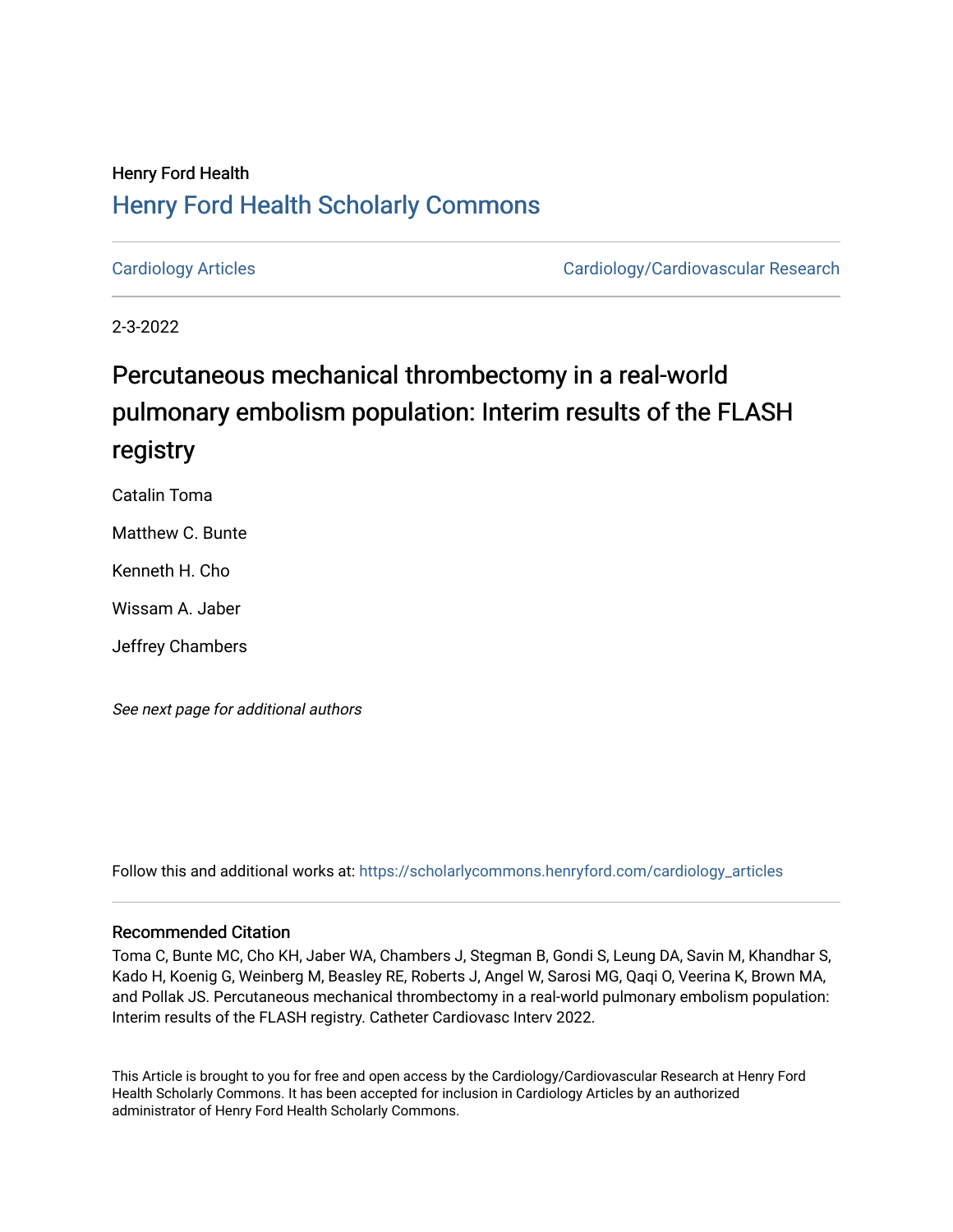## Authors

Catalin Toma, Matthew C. Bunte, Kenneth H. Cho, Wissam A. Jaber, Jeffrey Chambers, Brian Stegman, Sreedevi Gondi, Daniel A. Leung, Michael Savin, Sameer Khandhar, Herman Kado, Gerald C. Koenig, Mitchell Weinberg, Robert E. Beasley, Jon Roberts, Wesley Angel, Michael G. Sarosi, Osama Qaqi, Kalyan Veerina, Michael A. Brown, and Jeffrey S. Pollak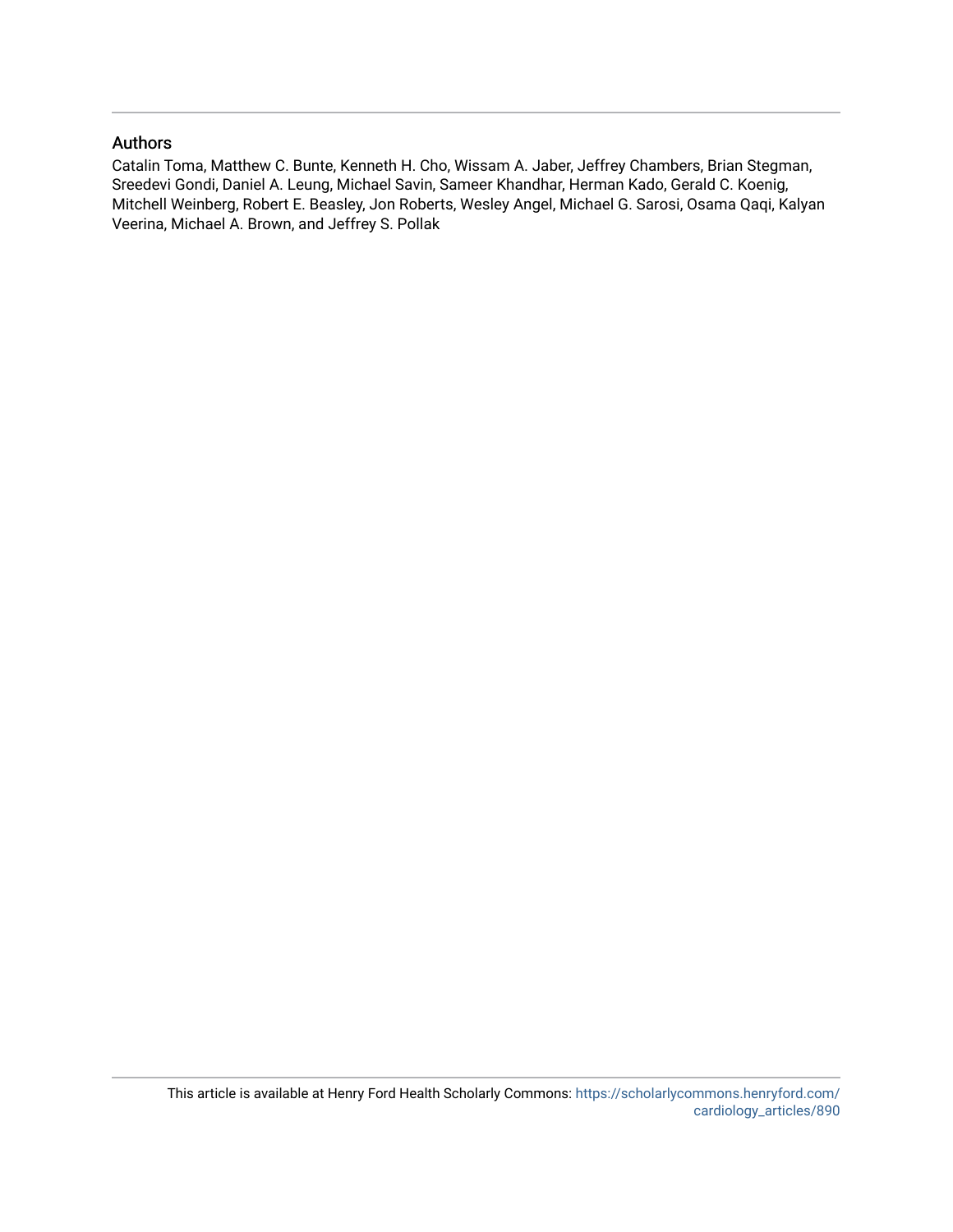

#### ORIGINAL STUDIES

**WILEY** 

# Percutaneous mechanical thrombectomy in a real‐world pulmonary embolism population: Interim results of the FLASH registry

Catalin Toma MD<sup>1</sup>  $\bullet$  | Matthew C. Bunte MD, MS<sup>2</sup> | Kenneth H. Cho MD<sup>3</sup> | Wissam A. Jaber  $MD^4$  | Jeffrey Chambers  $MD^5$  | Brian Stegman  $MD^6$  | Sreedevi Gondi MD<sup>7</sup> | Daniel A. Leung MD<sup>8</sup> | Michael Savin MD<sup>9</sup> | Sameer Khandhar MD<sup>10</sup> | Herman Kado MD<sup>11</sup> | Gerald Koenig MD, PhD<sup>12</sup> Mitchell Weinberg MD, MBA<sup>13</sup> | Robert E. Beasley MD<sup>14</sup> | Jon Roberts MD<sup>15</sup> | Wesley Angel MD<sup>15</sup> | Michael G. Sarosi MD<sup>16</sup> | Osama Qaqi MD<sup>17</sup> | Kalyan Veerina MD<sup>18</sup> | Michael A. Brown MD<sup>19</sup> | Jeffrey S. Pollak MD<sup>20</sup>

<sup>1</sup>Heart and Vascular Institute, University of Pittsburgh Medical Center, Pittsburgh, Pennsylvania, USA

<sup>2</sup>Vascular Medicine and Interventional Cardiology, Saint Luke's Mid America Heart Institute, Kansas City, Missouri, USA

<sup>3</sup>Interventional Radiology, Albert Einstein Healthcare Network, Philadelphia, Pennsylvania, USA

4 Division of Cardiology, Emory University Hospital, Atlanta, Georgia, USA

<sup>5</sup>Interventional Cardiology, Metropolitan Heart and Vascular Institute, Minneapolis, Minnesota, USA

6 Interventional Cardiology, CentraCare Heart and Vascular Center, St. Cloud, Minnesota, USA

<sup>7</sup>Interventional Cardiology, Baptist Health, Louisville, Kentucky, USA

<sup>8</sup>Vascular Interventional Radiology, Christiana Care Health System, Newark, Delaware, USA

9 Interventional Radiology, Beaumont Health, Royal Oak, Michigan, USA

10Division of Cardiology, Penn Medicine, Philadelphia, Pennsylvania, USA

 $^{11}$ Interventional Cardiology, Ascension Providence Hospital, Southfield, Michigan, USA

12Interventional Cardiology, Henry Ford Health System, Detroit, Michigan, USA

<sup>13</sup>Interventional Cardiology, Staten Island University Hospital, Northwell Health, New York, New York, USA

14Vascular Interventional Radiology, Palm Vascular Centers, Miami Beach, Florida, USA

<sup>15</sup>Interventional Radiology, Methodist Healthcare Foundation, Germantown, Tennessee, USA

<sup>16</sup>Interventional Radiology, St. Joseph Mercy Hospital, Ann Arbor, Michigan, USA

<sup>17</sup>Interventional Cardiology, Ascension Providence Rochester Hospital, Rochester, Michigan, USA

<sup>18</sup>Interventional Cardiology, Opelousas General Health System, Opelousas, Louisiana, USA

19Interventional Cardiology, Boone Hospital Center, Columbia, Missouri, USA

<sup>20</sup>Department of Radiology and Biomedical Imaging, Yale University School of Medicine, New Haven, Connecticut, USA

#### Correspondence

Catalin Toma, MD, University of Pittsburgh Medical Center Heart and Vascular Institute, Cardiac Catheterization Laboratory, South

### Abstract

Objectives: The FlowTriever All‐Comer Registry for Patient Safety and Hemodynamics (FLASH) is a prospective multi-center registry evaluating the safety and

This is an open access article under the terms of the Creative Commons Attribution‐NonCommercial‐NoDerivs License, which permits use and distribution in any medium, provided the original work is properly cited, the use is non‐commercial and no modifications or adaptations are made. © 2022 The Authors. Catheterization and Cardiovascular Interventions published by Wiley Periodicals LLC.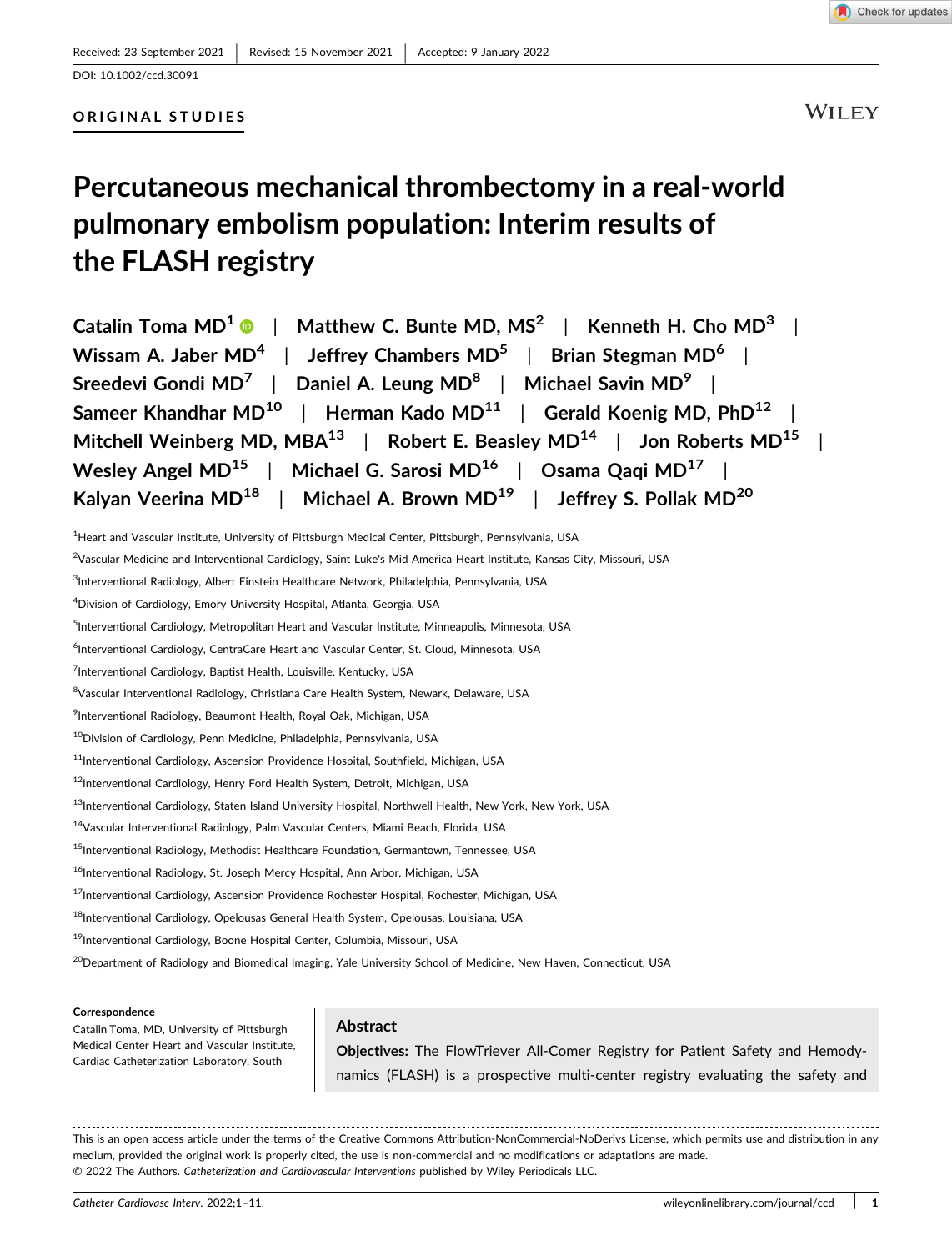Tower, 3rd Floor, WE353.4, 200 Lothrop St. Pittsburgh, PA 15213, USA. Email: [tomacx@UPMC.edu](mailto:tomacx@UPMC.edu)

Funding information Inari Medical

effectiveness of percutaneous mechanical thrombectomy for treatment of pulmonary embolism (PE) in a real-world patient population (NCT03761173). This interim analysis reports outcomes for the first 250 patients enrolled in FLASH.

Background: High- and intermediate-risk PEs are characterized by high mortality rates, frequent readmissions, and long-term sequelae. Mechanical thrombectomy is emerging as a front‐line therapy for PE that enables immediate thrombus reduction while avoiding the bleeding risks inherent with thrombolytics.

Methods: The primary endpoint is a composite of major adverse events (MAE) including device‐related death, major bleeding, and intraprocedural device‐ or procedure‐related adverse events at 48 h. Secondary endpoints include on‐table changes in hemodynamics and longer‐term measures including dyspnea, heart rate, and cardiac function.

Results: Patients were predominantly intermediate‐risk per ESC guidelines (6.8% high-risk, 93.2% intermediate-risk). There were three MAEs (1.2%), all of which were major bleeds that resolved without sequelae, with no device‐related injuries, clinical deteriorations, or deaths at 48 h. All‐cause mortality was 0.4% at 30 days, with a single death that was unrelated to PE. Significant on-table improvements in hemodynamics were noted, including an average reduction in mean pulmonary artery pressure of 7.1 mmHg (22.2%, p < 0.001). Patient symptoms and cardiac function improved through follow‐up.

Conclusions: These interim results provide preliminary evidence of excellent safety in a real‐world PE population. Reported outcomes suggest that mechanical thrombectomy can result in immediate hemodynamic improvements, symptom reduction, and cardiac function recovery.

#### **KEYWORDS**

hemodynamics, mechanical thrombectomy, percutaneous intervention, pulmonary embolism

#### 1 | INTRODUCTION

Pulmonary embolism (PE) has been characterized by high acute mortality rates and unsatisfactory long-term outcomes. $1$  PE represents the third leading cause of death from cardiovascular disease, $<sup>2</sup>$  with the clinical impact of PE predicated by the degree of</sup> acute right ventricular (RV) dysfunction. Contemporary registries report 30‐day mortality rates up to 30% in high‐risk PE and 15% in intermediate-risk PE $<sup>3</sup>$  $<sup>3</sup>$  $<sup>3</sup>$  Furthermore, patients who survive the acute</sup> episode often experience long‐term complications including pulmonary hypertension, $<sup>1</sup>$  $<sup>1</sup>$  $<sup>1</sup>$  exercise intolerance, dyspnea, and reduced</sup> quality of life. $4-6$  $4-6$ 

The ideal treatment for PE patients at risk for progressive decompensation would allow for safe, rapid debulking of the pulmonary arteries (PA) to improve acute right heart strain and prevent long term consequences of pulmonary vascular obstruction. Historically, systemic and catheter‐directed thrombolytics have represented the dominant therapies to improve acute RV failure. In the landmark PEITHO trial, intermediate-risk PE patients treated early with

thrombolytics had less hemodynamic deterioration compared to anticoagulation alone. $<sup>7</sup>$  $<sup>7</sup>$  $<sup>7</sup>$  These results parallel earlier thrombolytic trials</sup> which included both intermediate-risk and high-risk PE patients.<sup>[8](#page-11-5)</sup> The consistent trade‐off with thrombolytic therapy in these trials, however, was an increased major bleeding rate of up to  $10\%,^{2,9}$  $10\%,^{2,9}$  $10\%,^{2,9}$  including an intracerebral hemorrhage rate of up to  $2\%$ .<sup>[2,8,10](#page-11-1)</sup> Therefore, the need for careful consideration of thrombolysis risks versus benefits has been paramount when considering advanced treatment.

The FlowTriever System (Inari Medical) is the first FDA‐cleared mechanical thrombectomy device for the treatment of PE. The largebore system combines aspiration and mechanical thrombus extraction to obviate the need for thrombolytics and their associated bleeding risk. The safety and effectiveness of FlowTriever thrombectomy in treating intermediate‐risk PE was first demonstrated in the FLARE trial.<sup>[11](#page-11-6)</sup> After single-session thrombectomy, patients showed significant improvement in right ventricle/left ventricle (RV/ LV) ratio and a low rate of major adverse events, with only 1.9% of patients receiving adjunctive thrombolytics. While these initial results were encouraging, the FLARE study was performed using the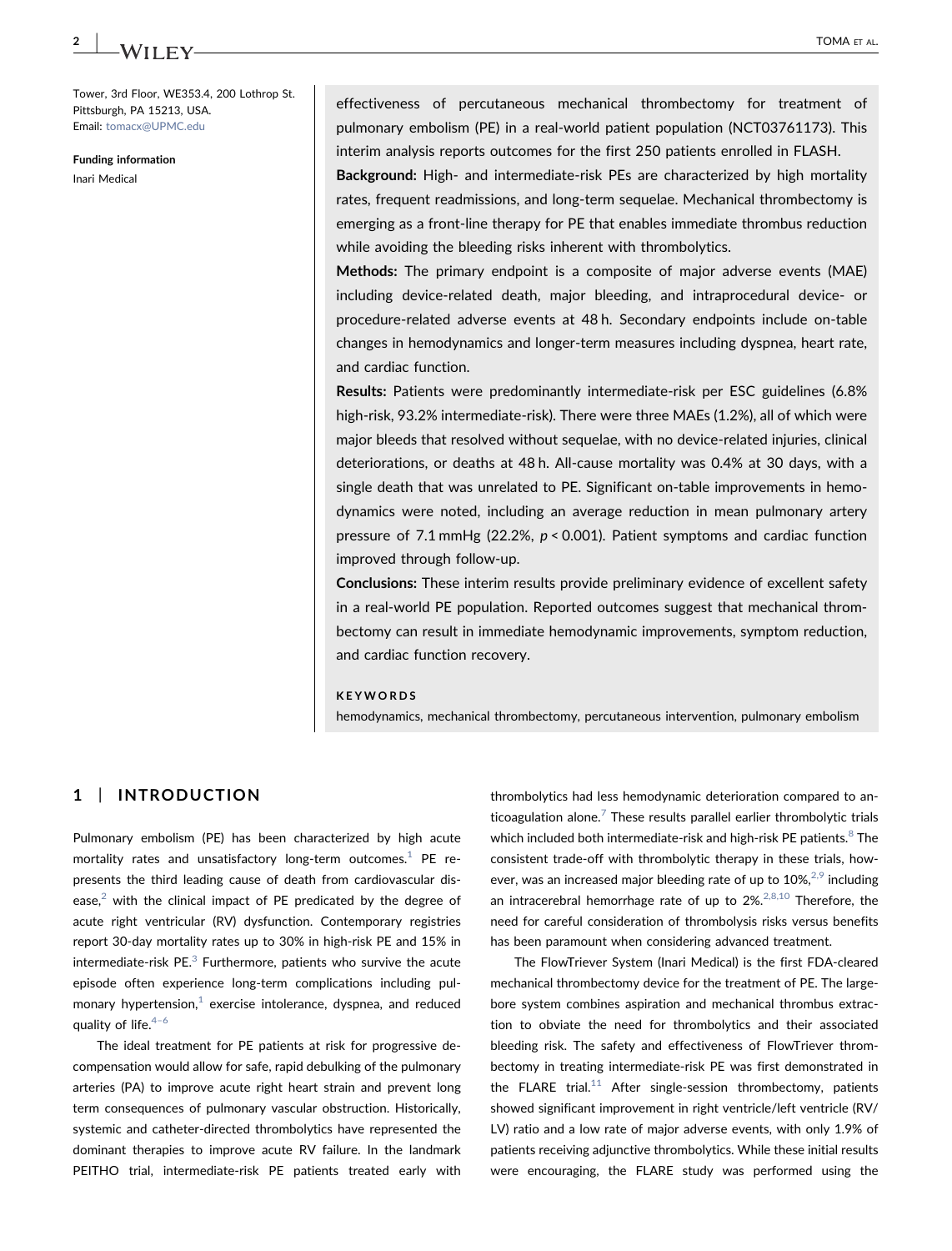first-generation FlowTriever System, the patient cohort was restricted to intermediate‐risk PE patients, and outcome measures were limited to surrogate measures of clinical outcomes. Therefore, the FlowTriever All‐Comer Registry for Patient Safety and Hemodynamics (FLASH) was designed to evaluate the safety and effectiveness of the current FlowTriever System in a broader real‐world setting, including both intermediate‐risk and high‐risk PE patients and collecting direct measures of patient hemodynamic status following thrombectomy as well as longer‐term clinical outcomes. This report represents the first publication of results from the initial 250 patients enrolled in the FLASH registry.

## 2 | MATERIALS AND METHODS

#### 2.1 | Study design

FLASH is a prospective, multi-center registry ([ClinicalTrials.gov](https://ClinicalTrials.gov) identifier: NCT03761173) to evaluate real-world outcomes in PE patients treated with the FlowTriever System. Investigators obtained Institutional Review Board approval at each site before enrolling patients, and all patients provided written informed consent.

Inclusion and exclusion criteria were selected to allow an assessment of the FlowTriever System in an all-comers population to mimic real‐world clinical practice. Inclusion criteria were patients over 18 years old who had clinical signs and symptoms of acute PE with evidence of proximal filling defect in at least one main or lobar PA and who were undergoing PE treatment with the FlowTriever System per the investigator's discretion. Exclusion criteria were limited only to patients unable to be anticoagulated, known sensitivity to radiographic contrast that cannot be adequately pretreated, evidence that the patient was not an appropriate candidate for mechanical thrombectomy, life expectancy less than 30 days, or current participation in another investigational drug or device treatment study that would interfere with participation in FLASH. Enrolled patients were classified as high‐risk or intermediate‐risk (including intermediate‐ high and intermediate-low subclasses) according to the criteria specified in the current ESC guidelines for diagnosis and management of acute PE.<sup>12</sup> After treatment with the FlowTriever System, follow-up assessments occurred at 48 h, 30 days, and 6 months.

#### 2.2 | Primary endpoint

The primary endpoint of FLASH is a composite of major adverse events (MAE) within 48 h of the index procedure consisting of device-related death, major bleeding, and device- or procedurerelated adverse events. Major bleeding was defined based on BARC Type 3b or greater.<sup>13</sup> Intraprocedural device- or procedure-related adverse events were specified as clinical deterioration defined by hemodynamic or respiratory worsening meeting specific thresholds described in the study protocol, device‐related pulmonary vascular injury, and device‐related cardiac injury.

#### 2.3 | Secondary endpoints

Secondary safety endpoints include the individual components of the MAE composite endpoint, major access site complications requiring open surgical or endovascular intervention or blood transfusion, all‐cause mortality through 30 days, and device‐related serious adverse events (SAE) within 30 days. Secondary effectiveness endpoints include on-table changes in hemodynamics and vitals during the procedure, as well as markers of cardiac size and function at follow‐up as measured by echocardiography. The baseline RV/LV ratio is a composite of computed tomography (CT) and echocardiography assessments, with CT prioritized if both were available. To exclude bias due to differences in imaging techniques, the longitudinal analysis of RV/LV ratio was exclusively based on paired echocardiography data, with the latest follow‐up prioritized if multiple were available.

Additional secondary endpoints include utility measures such as thrombectomy time (calculated from when the Triever aspiration catheter enters the vasculature until final removal), estimated blood loss, lengths of postprocedure hospital and intensive care unit (ICU) stays, and dyspnea as measured on the modified Medical Research Council (mMRC) dyspnea scale from 0 to 4.

#### 2.4 | Hemodynamic calculations

Invasive hemodynamic assessment was performed per protocol before the procedure and 5 min following removal of the Triever catheter. Standard hemodynamic variables were collected, including right atrial pressure and systolic, diastolic, and mean PA pressures. Other derived hemodynamic endpoints including cardiac index, total pulmonary vascular resistance, stroke volume index, RV stroke work index, and PA pulsatility index were calculated using standard formulae.

#### 2.5 | Data collection and analysis

Patients were considered to be enrolled when the FlowTriever System entered the vasculature, with signed informed consent allowed before or after the procedure to provide investigators flexibility in enrolling a real‐world PE population. This interim analysis focused on assessment of acute and 48‐h safety and effectiveness along with additional longer‐term safety and clinical outcomes where available, including serious adverse events, hospital readmissions, heart rate, and dyspnea scores at up to 30 days and RV size and function at the latest point available up through study exit. An independent medical monitor adjudicated adverse events and determined device‐ and procedure-relatedness. Data are presented either as numbers (%), mean ± standard deviation, or median [interquartile range]. p values for hypothesis testing were calculated by Wilcoxon signed‐rank and McNemar's tests for continuous and categorical outcomes, respectively, using available pairwise values.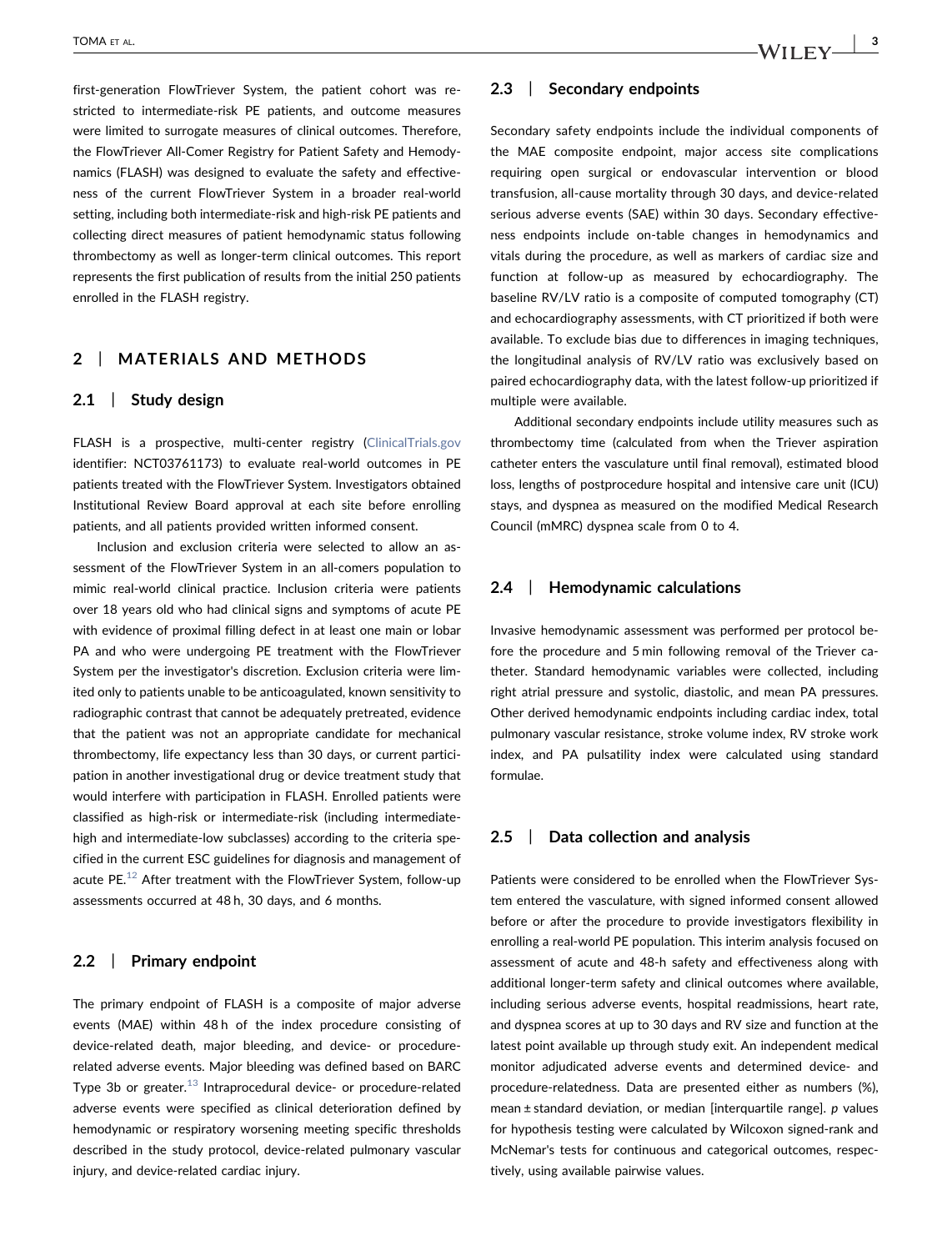## 3 | RESULTS

#### 3.1 | Patient population

From December 2018 to July 2020, 250 patients with acute high‐risk (massive) or intermediate‐risk (submassive) PE were enrolled at 19 US sites. The majority of patients were male (52.4%), and the average age was  $60.9 \pm 13.9$  years. Concomitant deep vein thrombosis (DVT) was present in most patients (68.4%) and almost a quarter of patients (23.6%) presented with a history of cancer, including 8.0% with active cancer. Nearly 15% of patients had undergone recent surgery, and 40% had a contraindication to thrombolytics. Most (93.2%) patients had intermediate‐risk PE and 6.8% had high‐risk PE per current ESC guidelines. Most (84.3%) patients had an sPESI score ≥1. Additional patient demographics and PE‐relevant variables are outlined in Table [1](#page-5-0).

#### 3.2 | Procedural characteristics and hospital stay

A representative FLASH case, including pulmonary angiograms and extracted clot burden, is shown in Figure [1.](#page-6-0) The median thrombectomy time reported was 46.0 [29.0–70.0] min, and the median estimated blood loss was 255.0 [100.0–425.0] ml. Twelve patients (4.8%) were given adjunctive therapy, including 11 patients (4.4%) who received thrombolytics. There was only one (0.4%) access site complication, a hematoma which occurred in a patient who had received intraprocedural thrombolytics. Most patients (56.8%) did not require an ICU stay following thrombectomy. Further procedural results are shown in Table [2](#page-6-1).

#### 3.3 | Primary endpoint and safety

The major safety outcomes are outlined in Table [3.](#page-6-2) Within 48 h postprocedure, MAEs included in the primary endpoint occurred in 3 (1.2%) patients, all of which were considered SAEs but none of which were device-related or involved intracerebral hemorrhage. All three MAEs were major bleeds that occurred in patients who recently underwent other interventions or received thrombolytics. All three patients recovered following a transfusion of two units of blood without further sequelae. There were no other intraprocedural device‐ or procedure‐related adverse events, including no clinical deteriorations, device‐related pulmonary vascular injuries, or device‐ related cardiac injuries. There were also no patient deaths (0.0%) at 48 h.

Among 242 patients with 30‐day safety data available, there was one patient death (0.4%) through 30 days, an 80‐year‐old woman who experienced septic shock and ischemic bowel 12 days postprocedure. In addition to the three MAEs, there were 12 other non‐device‐related SAEs reported through 30 days, each of which occurred in a single patient. A list of adjudicated SAEs is provided in Table [4](#page-7-0).

<span id="page-5-0"></span>

|          | <b>TABLE 1</b> Baseline demographics and clinical characteristics of |
|----------|----------------------------------------------------------------------|
| acute PE |                                                                      |

| <b>Characteristic</b>                     | $n$ (%) or mean $\pm$ SD |
|-------------------------------------------|--------------------------|
| Age (Years)                               | $60.9 \pm 13.9$          |
| Male sex                                  | 131 (52.4%)              |
| History of DVT                            | 53 (21.2%)               |
| History of PE                             | 31 (12.4%)               |
| History of pulmonary hypertension         | 36 (14.5%)               |
| Concomitant DVT                           | 169 (68.4%)              |
| Active bleed                              | 6(2.4%)                  |
| History of cancer                         | 59 (23.6%)               |
| Active cancer                             | 20 (8.0%)                |
| Recent surgery                            | 35 (14.0%)               |
| Thrombolytics contraindication            | 100 (40.0%)              |
| Intermediate-risk (Submassive)            | 233 (93.2%)              |
| Intermediate-high                         | 200 (85.8%)              |
| Intermediate-low                          | 15 (6.4%)                |
| Unclassified                              | 18 (7.7%)                |
| High-risk (massive)                       | 17 (6.8%)                |
| sPESI                                     | $1.6 \pm 1.1$            |
| 0                                         | 37 (15.7%)               |
| $\geq 1$                                  | 198 (84.3%)              |
| Positive biomarkers (troponin and/or BNP) | 226 (96.2%)              |
| RV/LV ratio (CT or echocardiogram)        | $1.5 \pm 0.5$            |
| Saddle PE                                 | 97 (38.8%)               |
| Unilateral PE                             | 29 (11.6%)               |
| <b>Bilateral PE</b>                       | 124 (49.6%)              |

Note: Numbers vary from 233 to 250 patients for the different variables. Abbreviations: numbers (n), standard deviation (SD), deep vein thrombosis (DVT), pulmonary embolism (PE), simplified pulmonary embolism severity index (sPESI), B‐type natriuretic peptide (BNP), right ventricle (RV), left ventricle (LV), computed tomography (CT).

#### 3.4 | Acute hemodynamics and vitals

A summary of acute changes in hemodynamics and vitals is shown in Table [5.](#page-8-0) In all 248 patients with mean PA pressures available pre‐ and post-thrombectomy, mean PA pressures improved significantly by 7.1 mmHg on average (22.2%,  $p < 0.001$ ) from  $31.9 \pm 8.3$  mmHg to  $24.8 \pm 8.6$  $24.8 \pm 8.6$  mmHg (Figure 2). Furthermore, in the subset of patients with evidence of pulmonary hypertension at baseline (mean PA pressure ≥25 mmHg; n = 199, 80.2%), there was also a significant ontable reduction in mean PA pressure of 7.6 mmHg (22.0%,  $p < 0.001$ ) from  $34.6 \pm 7.0$  mmHg to  $27.0 \pm 8.0$  mmHg. In all 202 patients with cardiac index (CI) available pre- and post-thrombectomy, there was no significant change in CI  $(2.7 \pm 1.0 \text{ vs. } 2.8 \pm 1.7 \text{ J/min/m}^2)$  $(p = 0.881)$ ). However, in the subset of patients with a low baseline CI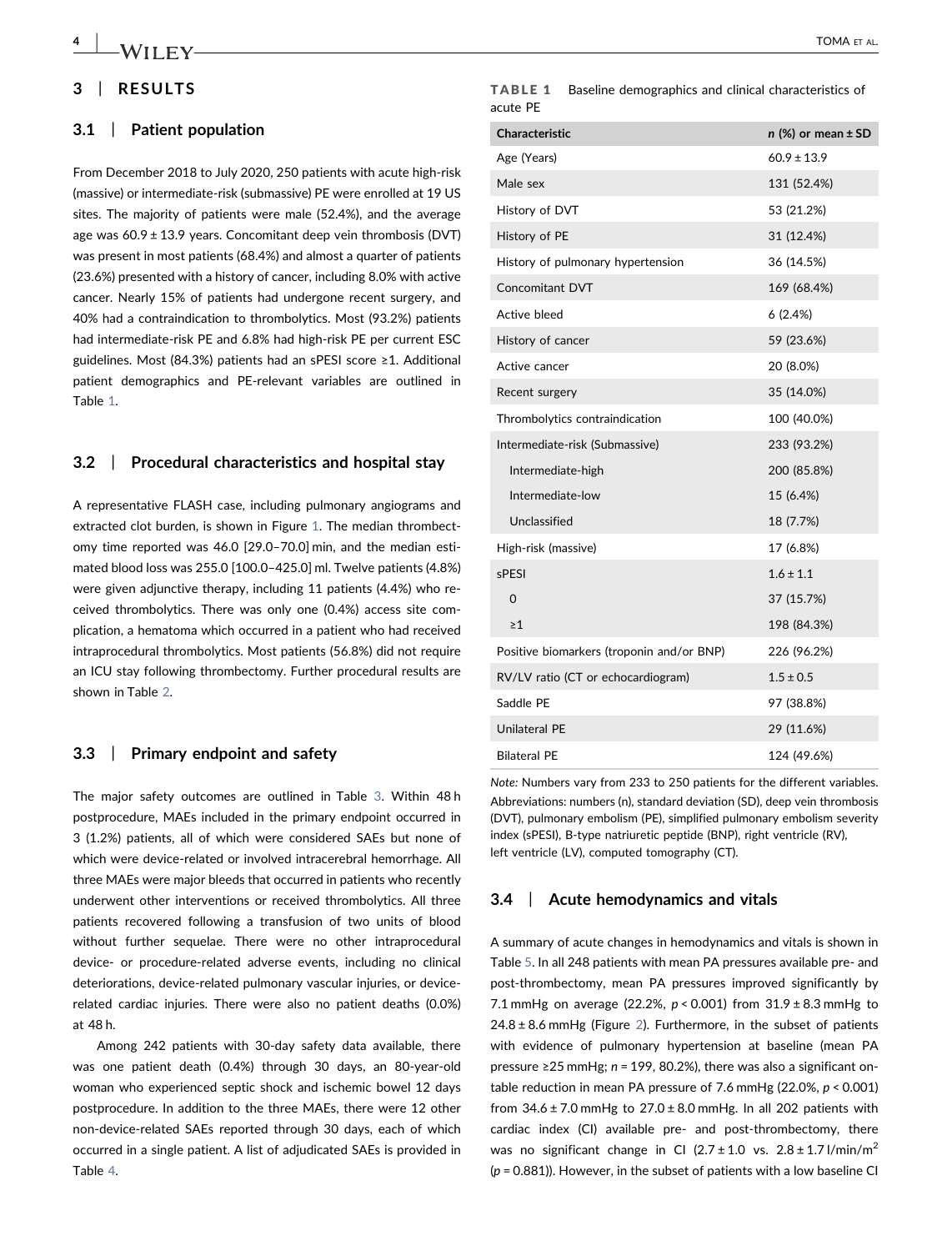<span id="page-6-0"></span>

FIGURE 1 Representative FLASH case of a high-risk PE patient treated with the FlowTriever System. Pre-thrombectomy pulmonary angiograms showed filling defects in the right (A) and left (B) PAs which resolved following treatment in (C) and (D). Extracted thrombus is shown in (E). Case images provided by Dr. Hriday Shah (St. Joseph Mercy, Ann Arbor, MI). PA, pulmonary arteries; PE, pulmonary embolism [Color figure can be viewed at [wileyonlinelibrary.com](http://wileyonlinelibrary.com)]

#### <span id="page-6-1"></span>TABLE 2 Procedural characteristics

| <b>Characteristic</b>                           | $n$ (%) or median [IQR] |
|-------------------------------------------------|-------------------------|
| Access site                                     | Femoral: 247 (98.8%)    |
|                                                 | Jugular: 3 (1.2%)       |
| Access site complications                       | $1(0.4\%)$              |
| Thrombectomy time (min)                         | 46.0 [29.0-70.0]        |
| Estimated blood loss (ml)                       | 255.0 [100.0-425.0]     |
| Patients receiving adjunctive therapy           | 12 (4.8%)               |
| Hospital length of stay (days<br>postprocedure) | $3.0$ [ $2.0 - 5.0$ ]   |
| ICU length of stay (days postprocedure)         | $0.0$ [0.0-1.0]         |
| Patients in ICU (postprocedure)                 | 108 (43.2%)             |

Note: Numbers vary from 220 to 250 patients for the different variables. Abbreviations: ICU, intensive care unit; IQR, interquartile range; n, numbers.

 $\left\langle \frac{2.0 \text{ I}}{\text{min}}/m^2\right\rangle$ ; n = 42, 20.8%), CI significantly improved by 13.3% on-table from  $1.7 \pm 0.2$  to  $1.9 \pm 0.4$  l/min/m<sup>2</sup> ( $p = 0.005$ ). The overall decrease in PA pressure and increased cardiac output resulted in a significant decrease in the total pulmonary vascular resistance from 6.1 ± 2.5 to  $4.6 \pm 2.0$  Wood units ( $p < 0.001$ ).

Heart rate significantly decreased during hospitalization by 13.5 bpm on average (12.6%,  $p < 0.001$ ) from a pre-procedure average of 101.4  $\pm$  15.0 bpm to a postprocedure average of 87.9  $\pm$  13.3 bpm. Heart rate continued to significantly improve at 30 days  $(80.7 \pm 14.6 \text{ bpm}, p < 0.001)$  compared to the in-hospital preprocedure average (Figure [3](#page-9-1)). There was also a significant decrease in the percentage of tachycardic (>100 bpm) patients from 49.2%

<span id="page-6-2"></span>

| <b>TABLE 3</b>     |  | Safety endpoints following treatment with the |  |
|--------------------|--|-----------------------------------------------|--|
| FlowTriever System |  |                                               |  |

| Safety endpoints                                               | n(%)       |
|----------------------------------------------------------------|------------|
| 48-h all-cause mortality                                       | $0(0\%)$   |
| 30-day all-cause mortality                                     | $1(0.4\%)$ |
| 48-h MAE composite                                             | 3(1.2%)    |
| Device-related death                                           | $0(0\%)$   |
| Major bleeds (none were intracerebral hemorrhages)             | 3(1.2%)    |
| Intraprocedural device- or procedure-related adverse<br>events | $0(0\%)$   |
| Clinical deterioration                                         | $0(0\%)$   |
| Device-related pulmonary vascular injuries                     | $0(0\%)$   |
| Device-related cardiac injuries                                | $0(0\%)$   |
| 30-day SAE (device-related)                                    | $0(0\%)$   |

Note: Numbers vary from 247 for 48‐h data to 242 for 30‐day data. Abbreviations: numbers (n), major adverse events (MAE), serious adverse events (SAE).

pre‐procedure to 17.2% during postprocedure in‐hospital monitoring  $(p < 0.001)$  and to 11.3% at 30 days ( $p < 0.001$ ).

## 3.5 | Dyspnea scores

Among patients who were dyspneic before thrombectomy (score > 0 on the mMRC scale), dyspnea scores decreased significantly from  $2.9 \pm 1.1$  preprocedure to  $1.4 \pm 1.3$  at 48 h (p < 0.001). The average dyspnea score showed further significant improvement to  $0.8 \pm 1.1$  at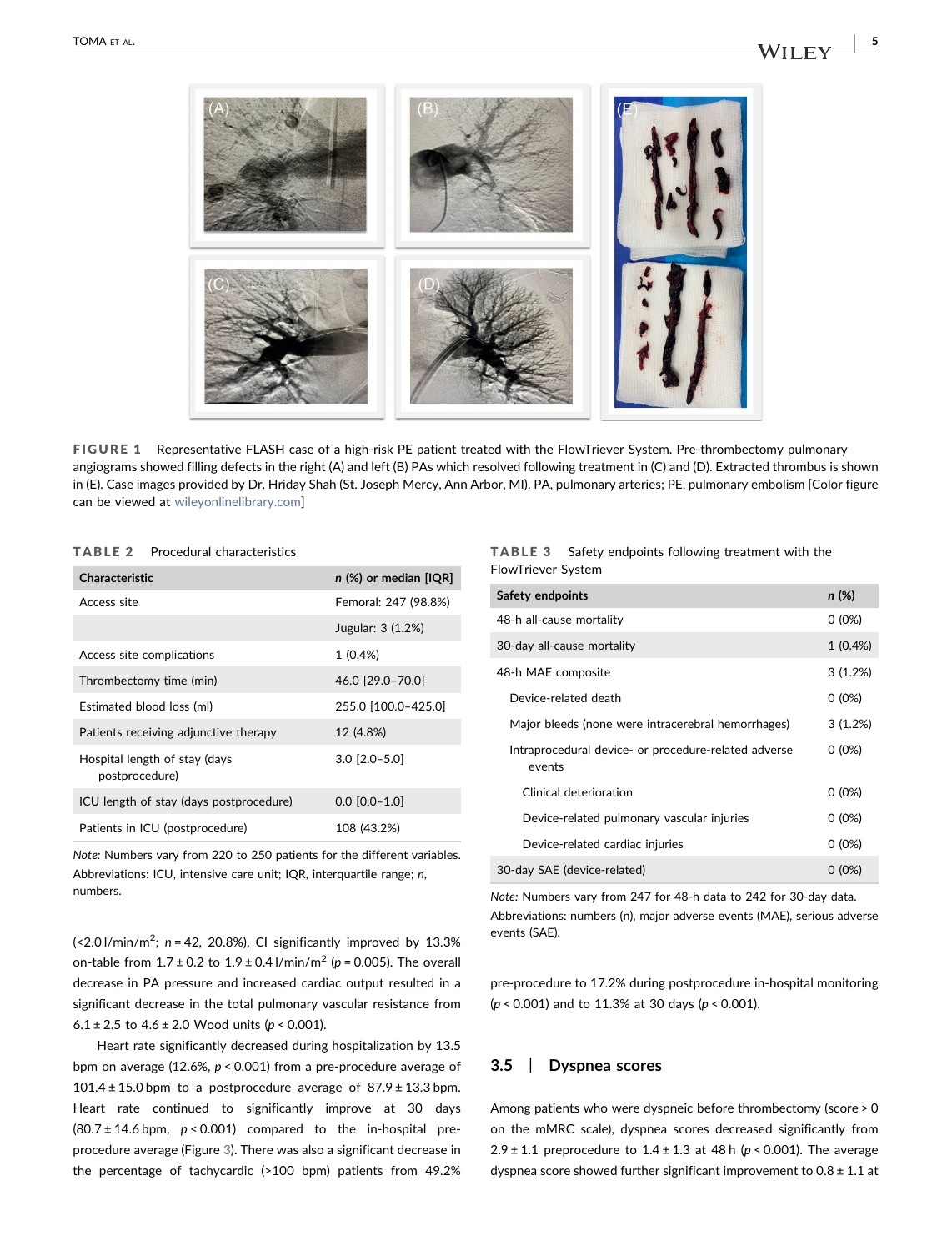<span id="page-7-0"></span>TABLE 4 Serious adverse events (not including MAEs) observed within 30 days and relation to the FlowTriever System

| <b>Preferred MedDRA term</b> | Device-related? | Number of<br>occurrences |
|------------------------------|-----------------|--------------------------|
| Anemia                       | No              | 1                        |
| Bradycardia                  | <b>No</b>       | $\mathbf{1}$             |
| Cardiac failure              | No              | 1                        |
| Cerebrovascular accident     | No              | $\mathbf{1}$             |
| Deep vein thrombosis         | No              | 1                        |
| Hemoptysis                   | <b>No</b>       | $\mathbf{1}$             |
| Hypotension                  | No              | 1                        |
| Hypovolemic shock            | <b>No</b>       | $\mathbf{1}$             |
| Intestinal perforation       | <b>No</b>       | 1                        |
| Retroperitoneal hematoma     | <b>No</b>       | $\mathbf{1}$             |
| Shock hemorrhagic            | No.             | $\mathbf{1}$             |
| Ventricular tachycardia      | No              | $\overline{1}$           |

Note: These events do not include the three MAEs reported in the primary endpoint results, all of which were also SAEs.

Abbreviations: MAE, major adverse event; MedDRA, Medical Dictionary for Regulatory Activities; SAE, serious adverse event.

30 days ( $p < 0.001$ ) in patients with paired assessments, with an 86.4% reduction in the percentage of patients with a dyspnea score of 3 or 4 as compared to pre‐procedure (Figure [3](#page-9-1)).

#### 3.6 | RV size and function

RV size and function were assessed using multiple echocardiographic variables at follow‐up times ranging from 48 h to 6 months after thrombectomy. Each patient's latest follow‐up measurement was prioritized if more than one was available, with the median follow‐up time ranging between 32.0 and 33.5 days depending on the variable. In 86 patients with paired measurements, the mean RV/LV ratio normalized at follow-up, significantly decreasing by  $0.36 \pm 0.76$ (28.3%) from  $1.27 \pm 0.26$  pre-procedure to  $0.91 \pm 0.75$  at follow-up  $(p < 0.001)$ . In 61 patients with paired measurements, RV systolic pressure also significantly decreased by  $19.1 \pm 15.6$  mmHg (35.8%) from  $53.3 \pm 14.2$  mmHg pre-procedure to  $33.5 \pm 11.9$  mmHg at follow-up ( $p < 0.001$ ). RV systolic dysfunction and dilatation also significantly improved ( $p < 0.001$ ), with 90.9% of patients having no or mild RV systolic dysfunction and 84.2% having no or mild RV dilatation at follow‐up. All available data for RV size and function improvements are summarized in Figure [4.](#page-10-0)

#### 3.7 | 30‐day readmissions

A total of 13/216 (6.0%) patients were readmitted to the hospital through 30 days. Only one (0.5%) of these readmissions was related

to the patient's acute PE, involving a patient who had experienced minor hemoptysis during the procedure and was re‐admitted for another occurrence of hemoptysis which resolved without sequelae.

## 4 | DISCUSSION

Interim results from the first 250 patients enrolled in the FLASH registry indicate that mechanical thrombectomy with the FlowTriever System acutely improves clinically relevant hemodynamic parameters in high‐risk and intermediate‐risk PE patients. Safety outcomes in this real‐world population were favorable, with a low 1.2% MAE rate and no deaths through 48 h. At 30 days, mortality and incidence of serious adverse events remained low, while patients showed continuous improvement in heart rate and dyspnea. RV size and function also showed improvement through the latest follow‐up in those patients who had paired assessments available.

Though a current limitation of this technology is the potential blood loss associated with aspiration thrombectomy, which may be clinically relevant in patients with anemia at baseline or low filling pressures, the low rate of major bleeding events (1.2%) reported is encouraging as it is similar to that observed with anticoagulation alone in randomized trials<sup>[7](#page-11-4)</sup> and registries.<sup>[3,14](#page-11-2)</sup> Moreover, although the FlowTriever System is a large‐bore system, a low access site complication rate of 0.4% was observed and no device‐related cardiac or pulmonary injuries or clinical deteriorations were reported.

The patient population studied in FLASH was notably sicker than previous thrombectomy studies,  $11,15$  with 6.8% of patients having high-risk PE and the large majority of remaining patients having intermediate‐high‐risk PE (85.8%). Furthermore, 40.0% of patients were contraindicated for thrombolytic therapy, a patient population commonly excluded from PE trials due to increased bleeding risk. Nearly 25% of patients in this study had a history of cancer, 8.0% had active cancer, 14.0% had recent surgery, and 68.4% had concomitant DVT, a known predictor of mortality.<sup>[12](#page-11-7)</sup> Despite the elevated risk profile of the real-world patients enrolled in FLASH, there were no patient deaths through 48 h and only one mortality (0.4%) through 30 days. The mortality rate in FLASH compares favorably to data from the national PERT registry, which shows 30‐day mortality in acute PE patients of up to 30% in high‐risk PE patients and up to 15% for intermediate-risk PE patients. $3$ 

While consensus is still developing among interventionalists regarding which specific clinical indications should prompt the use of mechanical thrombectomy for PE, the patient profile in this study suggests that large clot burden (saddle or bilateral PE present in 88.4% of patients), elevated cardiac biomarkers (present in 96.2% of patients), and elevated RV/LV ratio  $(1.5 \pm 0.5)$ may be factors influencing the decision to pursue mechanical thrombectomy to rapidly remove thrombus and normalize RV function.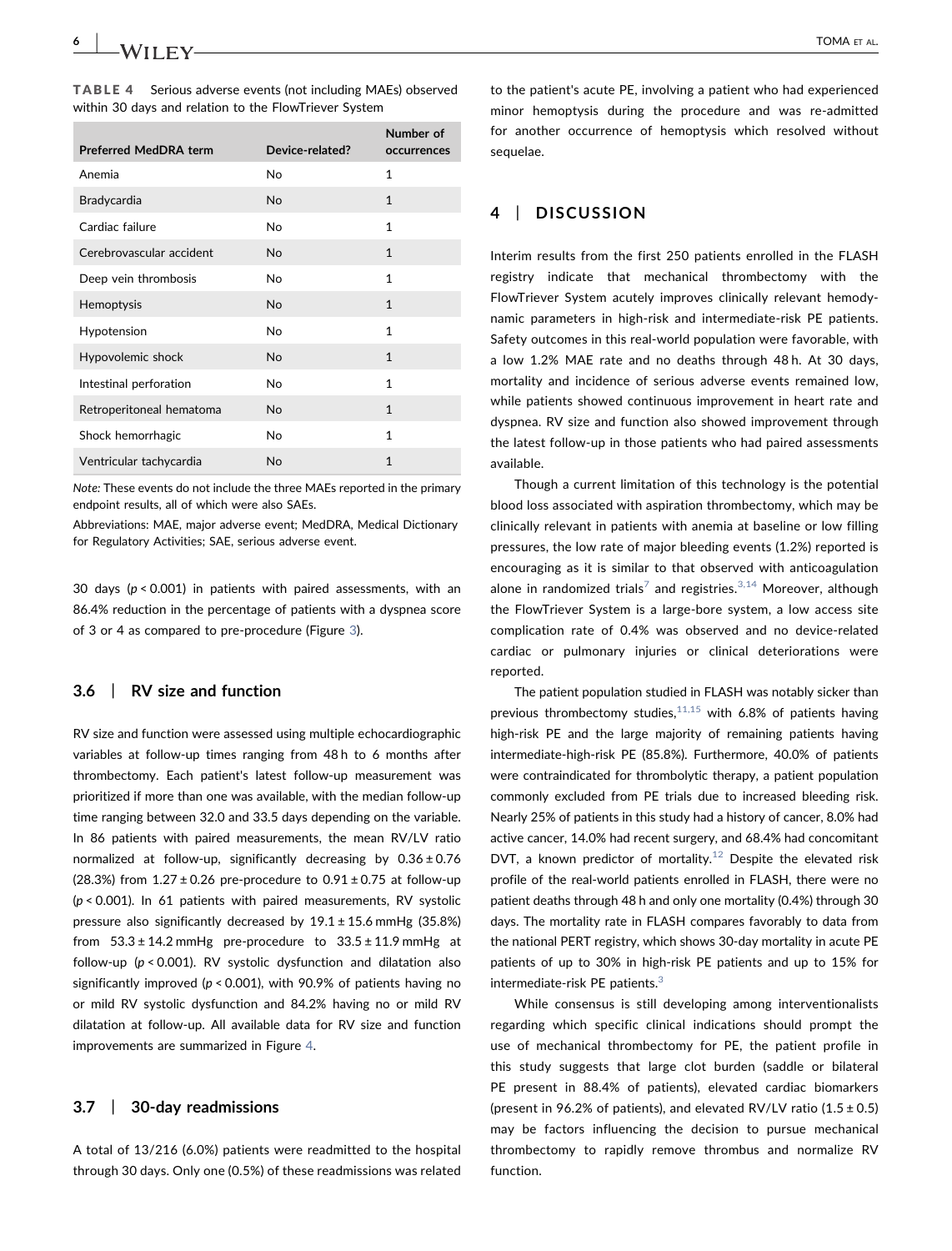<span id="page-8-0"></span>TABLE 5 On-table changes in hemodynamics and vitals following treatment with the FlowTriever System

| Hemodynamic/vital value                                          | Pre-FT<br>(mean $\pm$ SD)     | Post-FT<br>(mean $\pm$ SD)    | <b>Difference</b><br>(% change)   | p value |
|------------------------------------------------------------------|-------------------------------|-------------------------------|-----------------------------------|---------|
| Systolic PA pressure (mmHg)                                      | $51.9 \pm 12.4$<br>$n = 248$  | $39.8 \pm 12.8$<br>$n = 246$  | $-12.3(-23.7%)$<br>$n = 245$      | < 0.001 |
| Mean PA pressure (mmHg)                                          | $31.9 \pm 8.3$<br>$n = 249$   | $24.8 \pm 8.6$<br>$n = 248$   | $-7.1$ $(-22.2%)$<br>$n = 248$    | < 0.001 |
| Mean PA pressure<br>(baseline $\geq$ 25 mmHg)                    | $34.6 \pm 7.0$<br>$n = 200$   | $27.0 \pm 8.0$<br>$n = 199$   | $-7.6$ ( $-22.0%$ )<br>$n = 199$  | < 0.001 |
| Mean PA pressure<br>(baseline < 25 mmHg)                         | $21.1 \pm 2.8$<br>$n = 49$    | $16.1 \pm 4.3$<br>$n = 49$    | $-5.1$ ( $-22.8%$ )<br>$n = 49$   | < 0.001 |
| Right atrial pressure (mmHg)                                     | $11.1 \pm 5.9$<br>$n = 229$   | $8.9 \pm 5.5$<br>$n = 208$    | $-2.3$ ( $-18.1\%$ )<br>$n = 206$ | < 0.001 |
| Heart rate (bpm)                                                 | $101.4 \pm 15.0$<br>$n = 250$ | $87.9 \pm 13.3$<br>$n = 250$  | $-13.5(-12.6%)$<br>$n = 250$      | < 0.001 |
| Systolic blood pressure (mmHg)                                   | $126.3 \pm 20.8$<br>$n = 248$ | $124.8 \pm 22.5$<br>$n = 247$ | $-1.7$ ( $-0.5%$ )<br>$n = 247$   | 0.185   |
| CI ( $l/min/m2$ )                                                | $2.7 \pm 1.0$<br>$n = 220$    | $2.8 \pm 1.7$<br>$n = 207$    | 0.1(3.9%)<br>$n = 202$            | 0.881   |
| CI (baseline < $2.0$ l/min/m <sup>2</sup> )                      | $1.7 \pm 0.2$<br>$n = 47$     | $1.9 \pm 0.4$<br>$n = 42$     | 0.2(13.3%)<br>$n = 42$            | 0.005   |
| CI (baseline $\geq$ 2.0 l/min/m <sup>2</sup> )                   | $2.9 \pm 0.9$<br>$n = 173$    | $3.0 \pm 1.9$<br>$n = 160$    | 0.0(1.4%)<br>$n = 160$            | 0.207   |
| Total pulmonary vascular<br>resistance (mmHg/l/min)              | $6.1 \pm 2.5$<br>$n = 220$    | $4.6 \pm 2.0$<br>$n = 207$    | $-1.5$ ( $-20.4%$ )<br>$n = 202$  | < 0.001 |
| Stroke volume index<br>(baseline < $33$ ml/m <sup>2</sup> /beat) | $23.5 \pm 5.6$<br>$n = 147$   | $25.9 \pm 7.9$<br>$n = 134$   | 2.3 (12.0%)<br>$n = 134$          | 0.001   |
| RV stroke work index $(g\cdot m/m^2)$                            | $8.4 \pm 4.9$<br>$n = 208$    | $7.0 \pm 8.3$<br>$n = 184$    | $-1.3$ ( $-15.5%$ )<br>$n = 178$  | < 0.001 |
| PA pulsatility index                                             | $4.0 \pm 4.6$<br>$n = 225$    | $4.6 \pm 5.8$<br>$n = 201$    | 0.7(14.4%)<br>$n = 199$           | 0.816   |

Note: All hemodynamic values, with the exception of heart rate, were assessed on-table, immediately before and after the procedure. Heart rate was assessed as the in‐hospital pre‐procedure average and the in‐hospital postprocedure average. Mean PA pressure is reported separately in patients with elevated baseline values, physiologically normal baseline values, and in all patients with data. CI is reported separately in patients with low baseline values, physiologically normal baseline values, and in all patients with data. Stroke volume index is exclusively reported in patients with low baseline values. All p values are based on available paired assessments using Wilcoxon signed‐rank tests. Abbreviations: bpm, beats per minute; CI, cardiac index; FT, FlowTriever; PA, pulmonary artery; RV, right ventricular; SD, standard deviation.

In this analysis, FlowTriever thrombectomy resulted in significant on‐table decreases in both mean and systolic PA pressures and total pulmonary vascular resistance. RV size and function showed evidence of recovery in those patients who had paired assessments available, and a favorable impact on CI was observed in patients with low pre-procedure CI. Interestingly, while only 6.8% of patients were categorized as having high‐risk PE, 21.4% of patients in whom pre-procedure CI was measured presented with a preprocedure CI below 2.01/min/m<sup>2</sup>, indicating that some seemingly stable patients have significant hemodynamic compromise, similar to prior reports.<sup>[16](#page-11-9)</sup> While the hemodynamic improvements observed in the FLASH registry are similar to data reported for catheter‐directed

thrombolysis at the completion of the drug infusion,  $16,17$  a key difference in the FLASH data is that these improvements were achieved much more quickly on-table and without the associated bleeding risk of thrombolytics. Even with newer generation hybrid catheter-directed thrombolysis technology, the improvement in PA pressure and cardiac output is negligible at the completion of the procedure. $18$ 

In addition to providing evidence supporting the safety and effectiveness of the FlowTriever System in real‐world PE patients, these interim results also suggest the ability of mechanical thrombectomy to reduce hospital resource use in the treatment of acute PE. Most patients were able to avoid the ICU postprocedure and had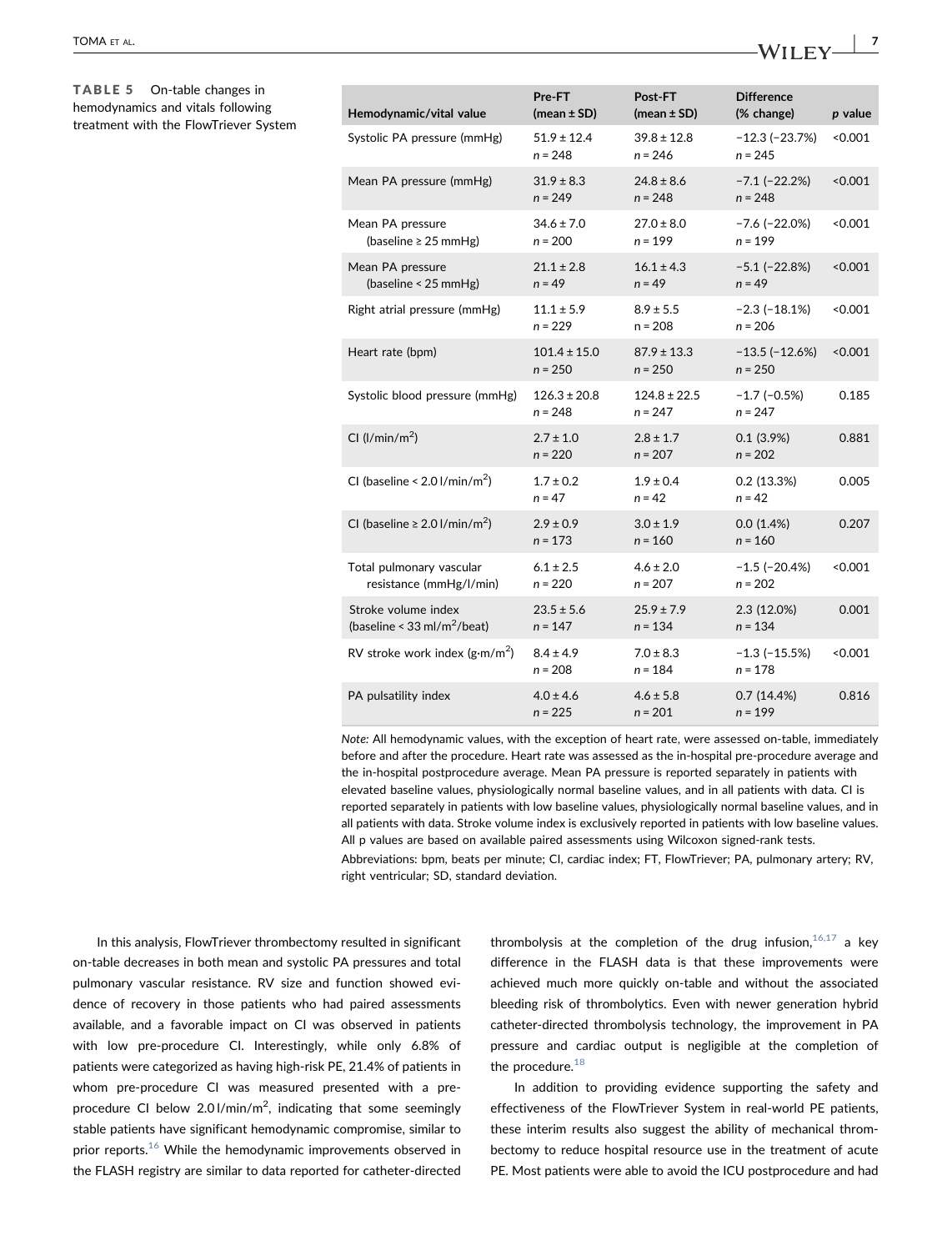



FIGURE 2 On-table hemodynamic improvements. (A) Mean PA pressure, (B) total pulmonary vascular resistance, and (C) cardiac index in patients with baseline values below 2.0 l/min/m<sup>2</sup> were all significantly improved immediately following FlowTriever thrombectomy. CI, cardiac index; FT, FlowTriever; PA, pulmonary artery; TPVR, total pulmonary vascular resistance. All p values are based on available paired assessments using Wilcoxon signed-rank tests [Color figure can be viewed at [wileyonlinelibrary.com](http://wileyonlinelibrary.com)]

<span id="page-9-1"></span>

FIGURE 3 Heart rate and dyspnea improvements through 30 days. (A) Heart rate is reported as the in-hospital pre-procedure average ("Pre‐FT"), the in‐hospital post‐procedure average ("Post‐FT"), and the value at the 30‐day visit ("30d"). p values are based on Wilcoxon signed‐ rank tests for follow-up values paired with Pre-FT values. (B) Dyspnea severity is reported for patients who were dyspneic before treatment, showing dyspnea scores pre‐procedure and at 48 h and 30 days postprocedure based on the modified Medical Research Council (mMRC) dyspnea scale. BPM, beats per minute; FT, FlowTriever [Color figure can be viewed at [wileyonlinelibrary.com\]](http://wileyonlinelibrary.com)

shorter hospital stays than previously reported, with a median hospital stay of 3.0 days postprocedure as compared to a mean 8.8 days in SEATTLE  $II^{17}$  $II^{17}$  $II^{17}$  The ICU benefit was largely due to lack of thrombolytic infusions, but it also points to the fact that most patients had on-table hemodynamic improvements and were less critical postprocedure. All patients were treated in a single session, avoiding

the need to schedule multiple procedures in the angiography suite, and the 30‐day readmission rate was low (6.0%), with only one patient being readmitted to the hospital for a cause related to the acute PE or treatment. This readmission rate in particular compares favorably to the nearly 20% readmission rate cited in the literature for venous thromboembolism and PE patients. $^{14,19}$  $^{14,19}$  $^{14,19}$ 

<span id="page-9-0"></span>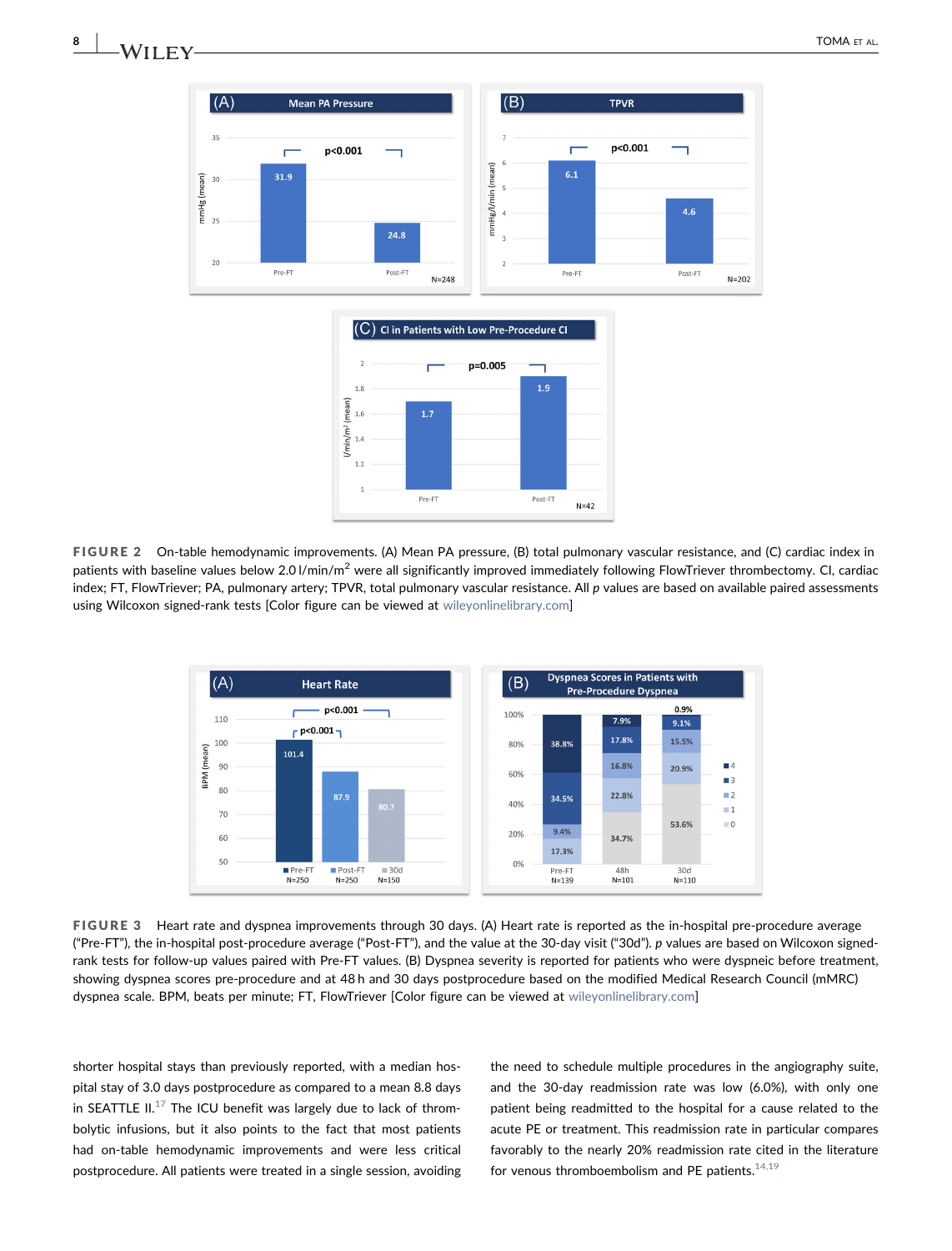

35.4%

38.0%

18.2%

 $8.3%$ 

Pre-FT<br>N=192

 $80%$ 

60%

40%

20%

0%

"p value is for N=86 matched pairs

28.0%

43.5%

15.5%

13.0%

Pre-F1<br>N=193

<span id="page-10-0"></span> $(A)$ 

 $1.5$ 

RV/LV Ratio (mean)

 $^{\circ}$ 

 $(C)$ 

100%

 $80%$ 

60%

40%

 $20%$ 

0%



5.5%

20.0%

70.9%

Follow-up<br>N=165

Sever

Milc

None

Modera

## 4.1 | Study limitations

There are several limitations of this interim registry analysis, the primary of which is the lack of a comparator arm. Though a comparator arm is not part of the FLASH registry design, the next phase of the registry will include the addition of a contextual arm for patients who receive anticoagulation alone. Given the practical limitations of consenting some PE patients, especially those unable to sign informed consent before treatment, the outcomes reported may be impacted by selection bias. A minority of patients (6%) had intermediate-low risk for mortality when risk-stratified using main-stay clinical guidelines.<sup>[12](#page-11-7)</sup> The inclusion of these intermediate-low-risk patients in this interim analysis may have slightly insulated the overall safety profile and mortality rate, though any potential skewing effect is expected to be minimal due to the low numbers of intermediate‐ low‐risk patients enrolled. In addition, most of the present analysis is limited to 30‐day follow‐up, tempering what conclusions can be drawn about longer‐term outcomes in these patients. This limitation will be addressed with longer-term follow-up and additional functional data collection as the registry continues, which will allow further assessment of the clinical benefits of FlowTriever thrombectomy over time. Finally, due to the nature of a registry, investigators are given minimal guidance on treatment approaches and thus certain

sites follow established workflows for their PE patients which may involve ICU stays and adjunctive therapies, including thrombolytics.

12.1%

21.2%

63.0%

Follow-up<br>N=165

Covers

Mild

None

Moderate

## 5 | CONCLUSION

The FLASH registry is designed to study a broad range of acute and longer‐term outcomes in a real‐world PE patient population following mechanical thrombectomy with the FlowTriever System. Primary results from the first 250 patients enrolled in FLASH underscore the favorable safety profile of FlowTriever thrombectomy, with 0.4% all-cause mortality within 30 days in an intermediate- and high-risk patient population. In addition, these data suggest that FlowTriever thrombectomy can result in significant immediate improvements in hemodynamics as well as dyspnea resolution and cardiac function recovery. Further data collection out to 6 months will provide additional insights on safety and effectiveness of mechanical thrombectomy as a frontline therapy for PE and provide a platform for designing future definitive studies.

#### ACKNOWLEDGMENTS

The authors acknowledge data analysis and editorial support provided by Craig Markovitz, PhD and Jessica Parsons, PhD.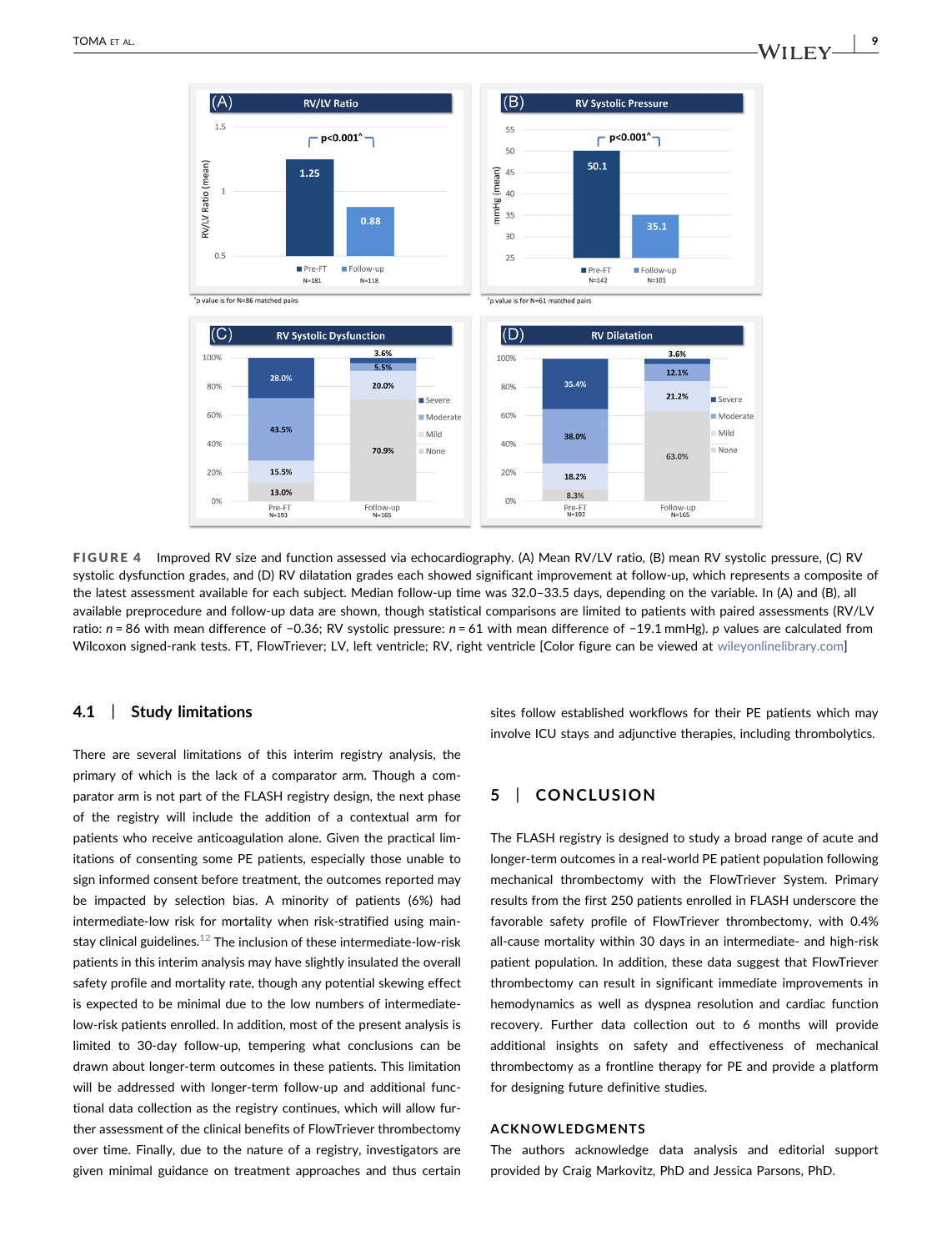## CONFLICT OF INTERESTS

Catalin Toma received advisory board funds from Phillips/Volcano. Matthew C. Bunte received research support from Inari Medical. Wissam A. Jaber received small consultation fees from Inari Medical, advisory board funds from Medtronic, and proctorship fees from Abbott Vascular. Jeffrey Chambers and Herman Kado are consultants for Inari Medical. Brian Stegman is a speaker/proctor for Edwards Lifesciences, a proctor and consultant for Medtronic, and a consultant for Cardionomics. Daniel A. Leung received speaker/ consultant fees from Boston Scientific. Mitchell Weinberg is a consultant for Magneto Thrombectomy Solutions, Boston Scientific, Medtronic, Terumo Microvention, and Neptune Medical. Robert E. Beasley has received consultant fees and/or grant or research support from Abbott, BSCI, Cardinal Health/Cordis, Centerline BioMedical, Cook Medical, CR BARD/Becton Dickinson, CSI, Endologix, Inari Medical, Medtronic, MicroMedical Solutions, Penumbra, Philips/Volcano/Spectranetics, Terumo/Bolton, and WL Gore. Michael A. Brown received small speakers' fees from Inari Medical.

#### DATA AVAILABILITY STATEMENT

This study is an interim analysis of an actively enrolling registry, data will not be made available. However, analytical methods supporting the findings of this study are available from the corresponding author upon reasonable request.

#### **ORCID**

Catalin Toma <http://orcid.org/0000-0003-0187-2962>

#### REFERENCES

- <span id="page-11-0"></span>1. Tapson VF, Platt DM, Xia F, Teal SA, de la Orden M, Divers CH, Satler SA, Joish VN, Channick RN. Monitoring for pulmonary hypertension following pulmonary embolism: the INFORM study. Am J Med. 2016;129(9):978‐985.
- <span id="page-11-1"></span>2. Giri J, Sista AK, Weinberg I, Kearon C, Kumbhani J, Desai ND, Piazza G, Gladwin MT, Chatterjee S, Kobayashi T, Kabrhel C, Barnes G. Interventional therapies for acute pulmonary embolism: current status and principles for the development of novel evidence: a scientific statement from the American Heart Association. Circulation. 2019; 140:e774‐e801.
- <span id="page-11-2"></span>3. Schultz J, Giordano N, Zheng H, Parry BA, Barnes GD, Heresi GA, Jaber W, Wood T, Todoran T, Courtney DM, Naydenov S, Khandhar S, Green P, Kabrhel C. EXPRESS: a multidisciplinary pulmonary embolism response ream (PERT)—experience from a national multicenter consortium. Pulm Circ. 2019;9(3): 2045894018824563.
- <span id="page-11-3"></span>4. Sista AK, Klok FA. Late outcomes of pulmonary embolism: the post-PE syndrome. Thromb Res. 2018; 164:157‐162.
- 5. Sista AK, Miller LE, Kahn SR, Kline JA. Persistent right ventricular dysfunction, functional capacity limitation, exercise intolerance, and quality of life impairment following pulmonary embolism: systematic review with meta‐analysis. Vasc Med. 2017; 22:37‐43.
- 6. Tavoly M, Utne KK, Jelsness‐Jorgensen LP, Wik HS, Klok FA, Sandset PM, Ghanima W. Health-related quality of life after pulmonary embolism: a cross-sectional study. BMJ Open. 2016; 6: e013086.
- <span id="page-11-4"></span>7. Meyer G, Vicaut E, Danays T, Agnelli G, Becattini C, Beyer‐ Westendorf J, Bluhmkim E, Bouvaist H, Brenner B, Couturaud F,

Dellas C, Empen K, Franca A, Galie N, Geibel A, Goldhaber SZ, Jimenez D, Kozak M, Kupatt C, Kucher N, Lang IM, Lankeit M, Meneveau N, Pacouret G, Palazzini M, Petris A, Pruszczyk P, Rugolotto M, Salvi A, Schellong S, Sebbane M, Sobkowicz B, Stefanovic BS, Thiele H, Torbicki A, Verschuren F, Konstantinides SV. Fibrinolysis for patients with intermediate‐risk pulmonary embolism. N Engl J Med. 2014; 370:1402‐1411.

- <span id="page-11-5"></span>8. Marti C, John G, Konstantinides S, Combescure C, Sanchez O, Lankeit M, Meyer G, Perrier A. Systemic thrombolytic therapy for acute pulmonary embolism: a systematic review and meta‐analysis. Eur Heart J. 2015; 36:605‐614.
- 9. Chatterjee S, Chakraborty A, Weinberg I, Kadakia M, Wilensky RL, Sardar P, Kumbhani DJ, Mukherjee D, Jaff MR, Giri J. Thrombolysis for pulmonary embolism and risk of all-cause mortality, major bleeding, and intracranial hemorrhage: a meta‐analysis. JAMA. 2014; 311:2414‐2421.
- 10. Geller BJ, Adusumalli S, Pugliese SC, Khatana SAM, Nathan A, Weinberg I, Jaff MR, Kobayashi T, Mazurek JA, Khandhar S, Yang L, Groeneveld PW, Giri JS. Outcomes of catheter‐directed versus systemic thrombolysis for the treatment of pulmonary embolism: a real‐world analysis of national administrative claims. Vasc Med. 2020; 25(4): 334‐340.
- <span id="page-11-6"></span>11. Tu T, Toma C, Tapson VF, Adams C, Jaber WA, Silver M, Khandhar S, Amin R, Weinberg M, Engelhardt T, Hunter M, Holmes D, Hoots G, Hamdalla H, Maholic RL, Lilly SM, Ouriel K, Rosenfield K. A prospective, single-arm, multicenter trial of catheter-directed mechanical thrombectomy for intermediate‐risk acute pulmonary embolism: the FLARE study. J Am Coll Cardiol Intv. 2019; 12:859‐869.
- <span id="page-11-7"></span>12. Konstantinides SV, Meyer G, Becattini C, Bueno H, Geersing G‐J, Harjola V‐P, Huisman MV, Humbert M, Jennings CS, Jiménez D, Kucher N, Lang IM, Lankeit M, Lorusso R, Mazzolai L, Meneveau N, Ainle FN, Prandoni P, Pruszczyk P, Righini M, Torbicki A, Van Belle E, Zamorano JL. 2019 ESC Guidelines for the diagnosis and management of acute pulmonary embolism developed in collaboration with the European Respiratory Society (ERS). Eur Heart J. 2020; 41:543‐603.
- <span id="page-11-8"></span>13. Mehran R, Rao SV, Bhatt DL, Gibson CM, Caixeta A, Eikelboom J, Kaul S, Wiviott SD, Menon V, Nikolsky E, Serebruany V, Valgimigli M, Vranckx P, Taggart D, Sabik JF, Cutlip DE, Krucoff MW, Ohman EM, Steg PG, White H. Standardized bleeding definitions for cardiovascular clinical trials: a consensus report from the Bleeding Academic Research Consortium. Circulation. 2011;123: 2736‐2747.
- <span id="page-11-11"></span>14. Secemsky E, Chang Y, Jain CC, Beckman JA, Giri J, Jaff MR, Rosenfield K, Rosovsky R, Kabrhel C, Weinberg I. Contemporary management and outcomes of patients with massive and submassive pulmonary embolism. Am J Med. 2018;131(12):1506‐1514.
- 15. Sista AK, Horowitz JM, Tapson VF, Rosenberg M, Elder MD, Schiro BJ, Dohad S, Amoroso NE, Dexter DJ, Loh CT, Leung DA, Bieneman BK, Perkowski PE, Chuang ML, Benenati JF. Indigo Aspiration System for treatment of pulmonary embolism: results of the EXTRACT‐PE trial. J Am Coll Cardiol Intv. 2021; 14:319‐329.
- <span id="page-11-9"></span>16. Khandhar SJ, Mehta M, Cilia L, Palevsky H, Matthai W, Rivera‐ Lebron B, Toma C. Invasive hemodynamic assessment of patients with submassive pulmonary embolism. Catheter Cardiovasc Interv. 2020; 95:13‐18.
- <span id="page-11-10"></span>17. Piazza G, Hohlfelder B, Jaff MR, Ouriel K, Engelhardt TC, Sterling KM, Jones NJ, Gurley JC, Bhatheja R, Kennedy RJ, Goswami N, Natarajan K, Rundback J, Sadiq IR, Liu SK, Bhalla N, Raja ML, Weinstock BS, Cynamon J, Elmasri FF, Garcia MJ, Kumar M, Ayerdi J, Soukas P, Kuo W, Liu P‐Y, Goldhaber SZ. A prospective, single‐arm, multicenter trial of ultrasound‐facilitated, catheter‐directed, low‐dose fibrinolysis for acute massive and submassive pulmonary embolism: the SEATTLE II study. J Am Coll Cardiol Intv. 2015;8:1382‐1392.